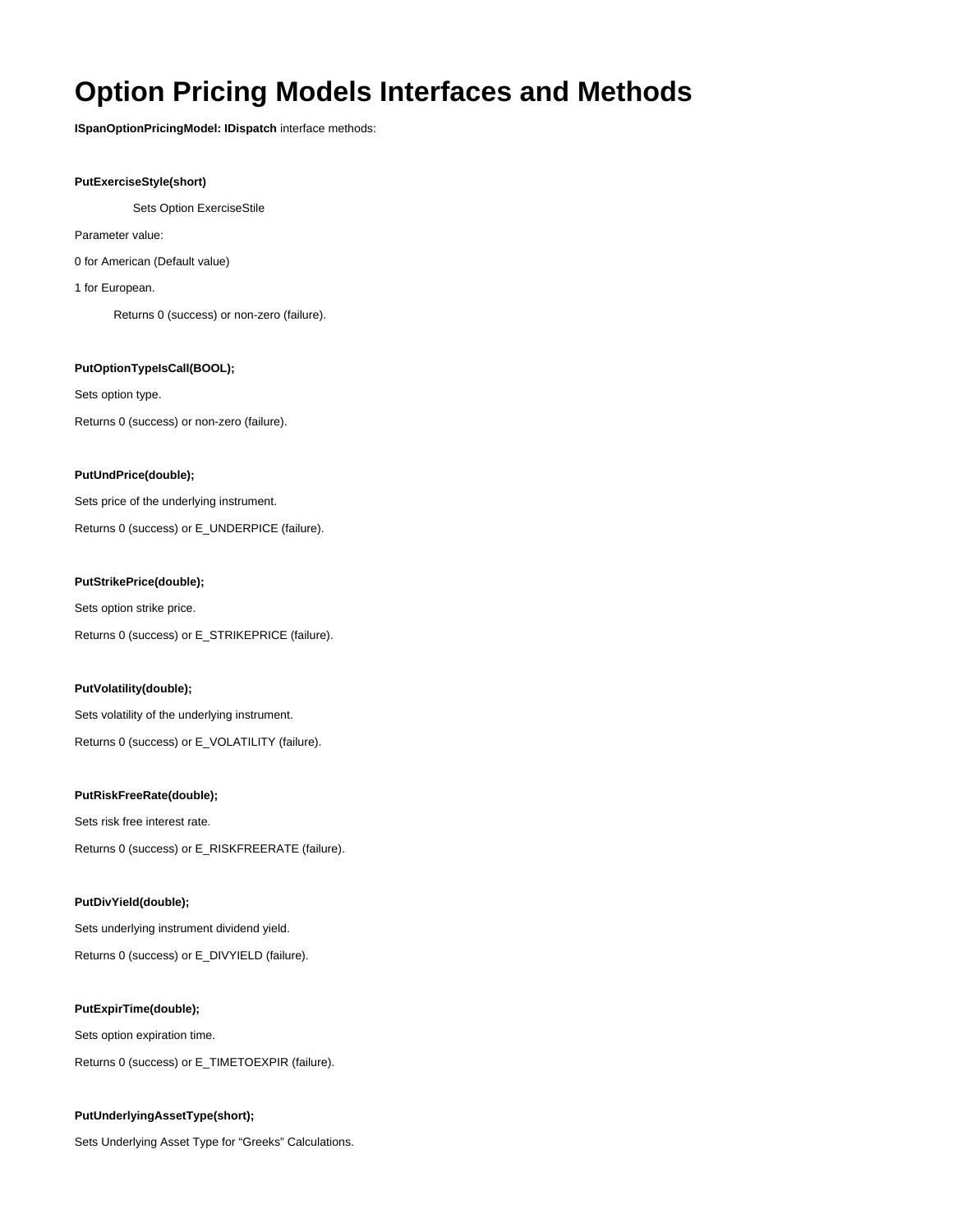## Parameter value:

0 for Futures (Default)

1 for Physicals.

Returns 0 (success) or non-zero (failure).

## **PutAllGreeksFlag (bool);**

Sets flag for all Greeks Calculation. Returns 0 (success) or non-zero (failure).

# **PutDeltaFlag (bool);**

Sets flag for Delta Calculation.

Returns 0 (success) or non-zero (failure).

## **PutVegaFlag (bool);**

Sets flag for Vega Calculation. Returns 0 (success) or non-zero (failure).

# **PutGammaFlag(bool);**

Sets flag for Gamma Calculation.

Returns 0 (success) or non-zero (failure).

#### **PutThetaFlag (bool);**

Sets flag for Theta Calculation. Returns 0 (success) or non-zero (failure).

# **PutRhoFlag (bool);**

Sets flag for Rho Calculation.

Parameter value:

Defaults for all "Greek" **Flags** set to **true** for Merton model, but **false** for Whaley and Cox-Ross-Rubinstein models because they are computationally expensive.

Returns 0 (success) or non-zero (failure).

#### **PutUndPriceChange(double);**

Sets price of the underlying instrument.

Returns 0 (success) or E\_UNDERPICE (failure) if Zero change.

# **PutVolatilityChange (double);**

Sets volatility of the underlying instrument.

Returns 0 (success) or E\_VOLATILITY (failure) ) if Zero change.

#### **PutExpirTimeChange (double);**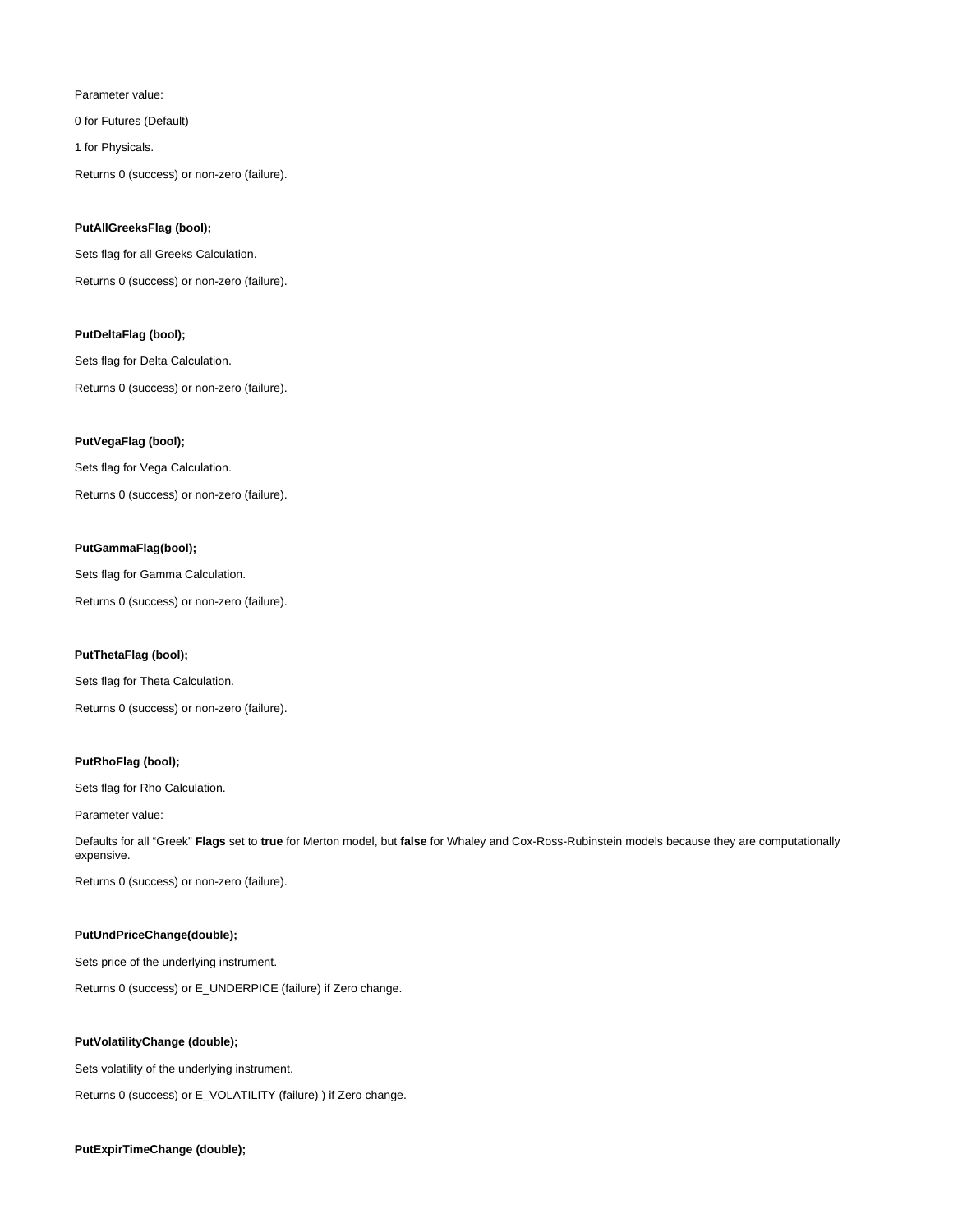Sets option expiration time.

Returns 0 (success) or E\_TIMETOEXPIR (failure) ) if Zero change.

# **PutRiskFreeRateChange (double);**

Sets risk free interest rate. Returns 0 (success) or E\_RISKFREERATE (failure) ) if Zero change.

# **PutDivYieldChange (double);**

Sets underlying instrument dividend yield.

Parameter value:

Defaults for Changes set to 0.01% for all **Change** methods.

Returns 0 (success) or E\_DIVYIELD (failure) ) if Zero change.

#### **Calculate();**

Calculates theoretical prices for an opiton.

Returns 0 (success) or non-zero failure codes: E\_FAIL , S\_NOTCONVERGE, E\_OUTOFMEMORY

#### **GetPrice(double\*);**

Gets option theoretical price.

Returns 0 (success) or non-zero (failure).

# **GetDelta(double\*);**

Gets option delta. Returns 0 (success) or non-zero (failure).

#### **GetVega(double\*);**

Gets option vega. Returns 0 (success) or E\_NOTIMPL (failure).

# **GetTheta(double\*);**

Gets option theta.

Returns 0 (success) or E\_NOTIMPL (failure).

## **GetGamma(double\*);**

Gets option gamma of the underlying instrument. Returns 0 (success) or E\_NOTIMPL (failure).

# **GetRho(double\*);**

Gets option rho.

Returns 0 (success) or E\_NOTIMPL (failure).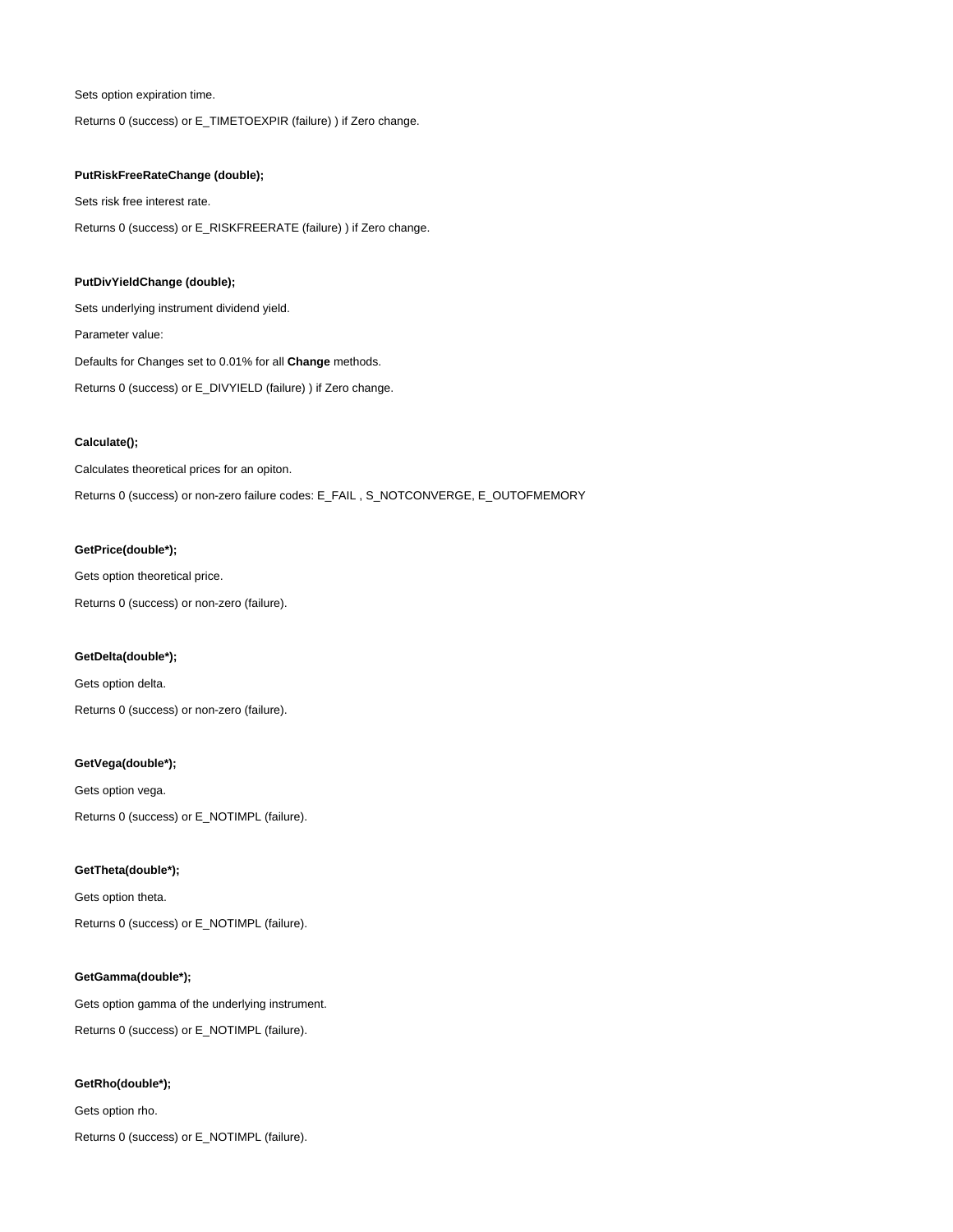#### **GetIntinsicValue(double\*);**

Gets Intrinsic Value.

Returns 0 (success) or non-zero (failure).

# **GetCostOfCarry(double\*);**

Gets CostOfCarry.

Returns 0 (success) or non-zero (failure).

#### **GetExpirTime(double\*);**

Gets option expiration time.

Returns 0 (success) or non-zero (failure).

**ISpanMertonPricingModel: ISpanOptionPricingModel** interface has following methods used for analytical calculations of European Options prices on Equities or Futures:

#### **GetSpanNormalProbability(IspanNormalProbability\*);**

Gets a pointer to the ISpanNormalProbability interface.

Returns 0 (success) or non-zero (failure).

**ISpanWhaleyPricingModel: ISpanOptionPricingModel** interface has following methods for numerical calculation of American Options on Futures:

# **PutMaxIterations(long);**

Sets max number of iterations.

Returns 0 (success) or non-zero (failure).

#### **PutConvergeTreshhold (double);**

Sets Convergence Treshhold.

Returns 0 (success) or non-zero (failure).

# **GetCriticalPrice();**

Gets critical price.

Returns 0 (success) or non-zero (failure).

# **GetModelIterations(long);**

Gets number of iterations.

Returns 0 (success) or non-zero (failure).

**ISpanCoxRossRubPricingModel: ISpanOptionPricingModel** interface has following methods for numerical calculation of American Options on Futures and Equities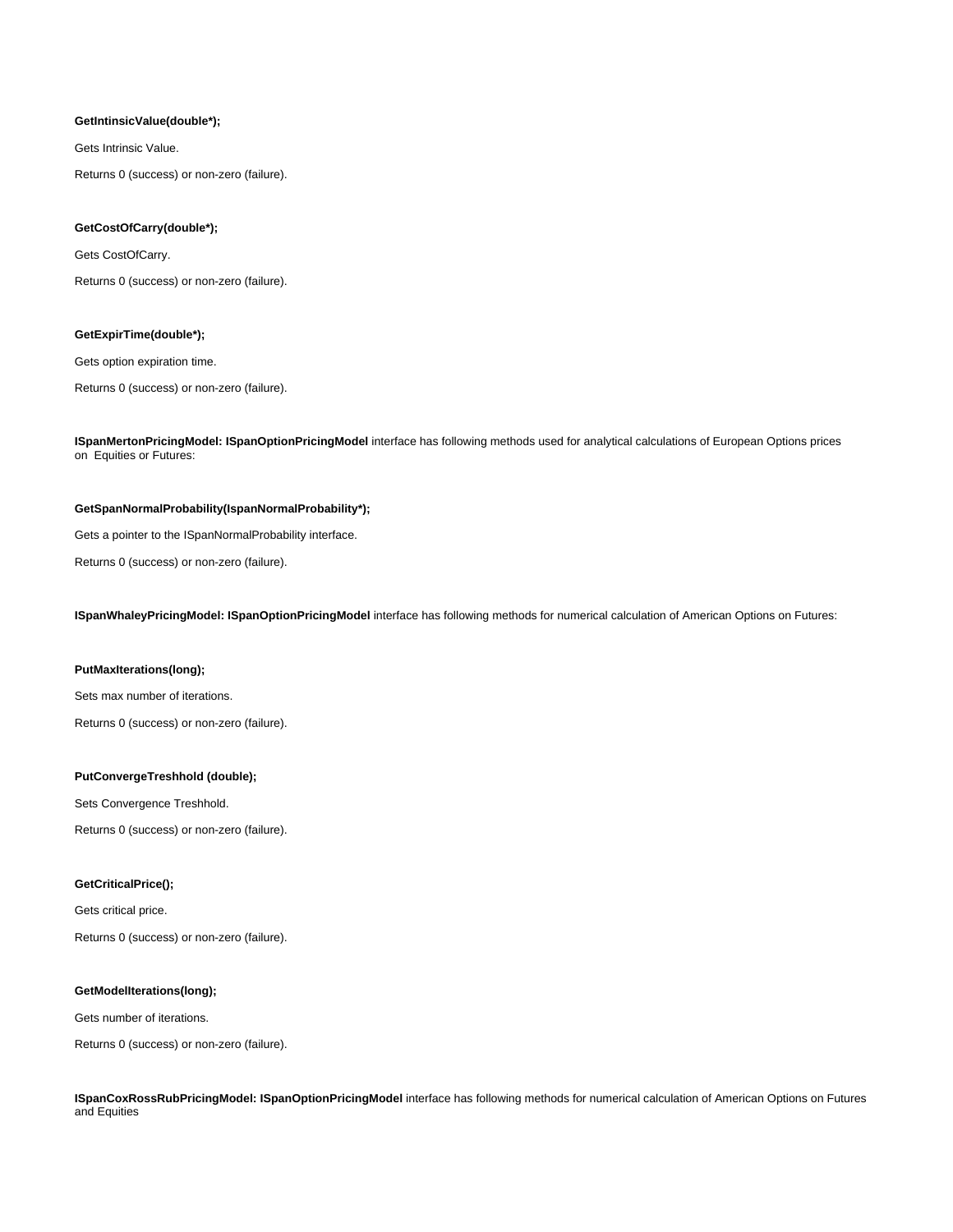# **PutTreeDimension(long);**

Returns 0 (success) or E\_TREEDIM (failure).

**ISpanOptionVolatilityModel: IDispatch** interface has following methods used for numerical calculations of Implied volatilities running backward SpanOptionPricingModel:

#### **PutSpanOptionPricingModel(ISpanOptionModel\*);**

Sets a pointer to the ISpanOptionPricingModel interface.

Returns 0 (success) or non-zero (failure).

## **PutPrice(double\*);**

Gets option theoretical price.

Returns 0 (success) or E\_OPTIONPRICE (failure)

#### **PutMaxIterations(long);**

Sets max number of iterations.

Returns 0 (success) or non-zero (failure).

# **PutConvergeTreshhold(double);**

Sets Convergence Treshhold.

Returns 0 (success) or non-zero (failure).

# **PutLoVolatility(double);**

Sets low level for volatility range.

Returns 0 (success) or non-zero (failure).

## **PutHiVolatility(double);**

Sets high level for volatility range.

Returns 0 (success) or non-zero (failure).

## **PutHiVolLimit(double);**

Sets high limit for volatility.

Returns 0 (success) or non-zero (failure).

## **Calculte();**

#### Calculates option volatility.

Returns 0 (success) or non-zero failure codes: E\_LOVOLATILITY, E\_HIVOLATILITY, or E\_INTRINSICVAL.(failure)

#### **GetVolatility(double);**

Gets Implied volatility for the option.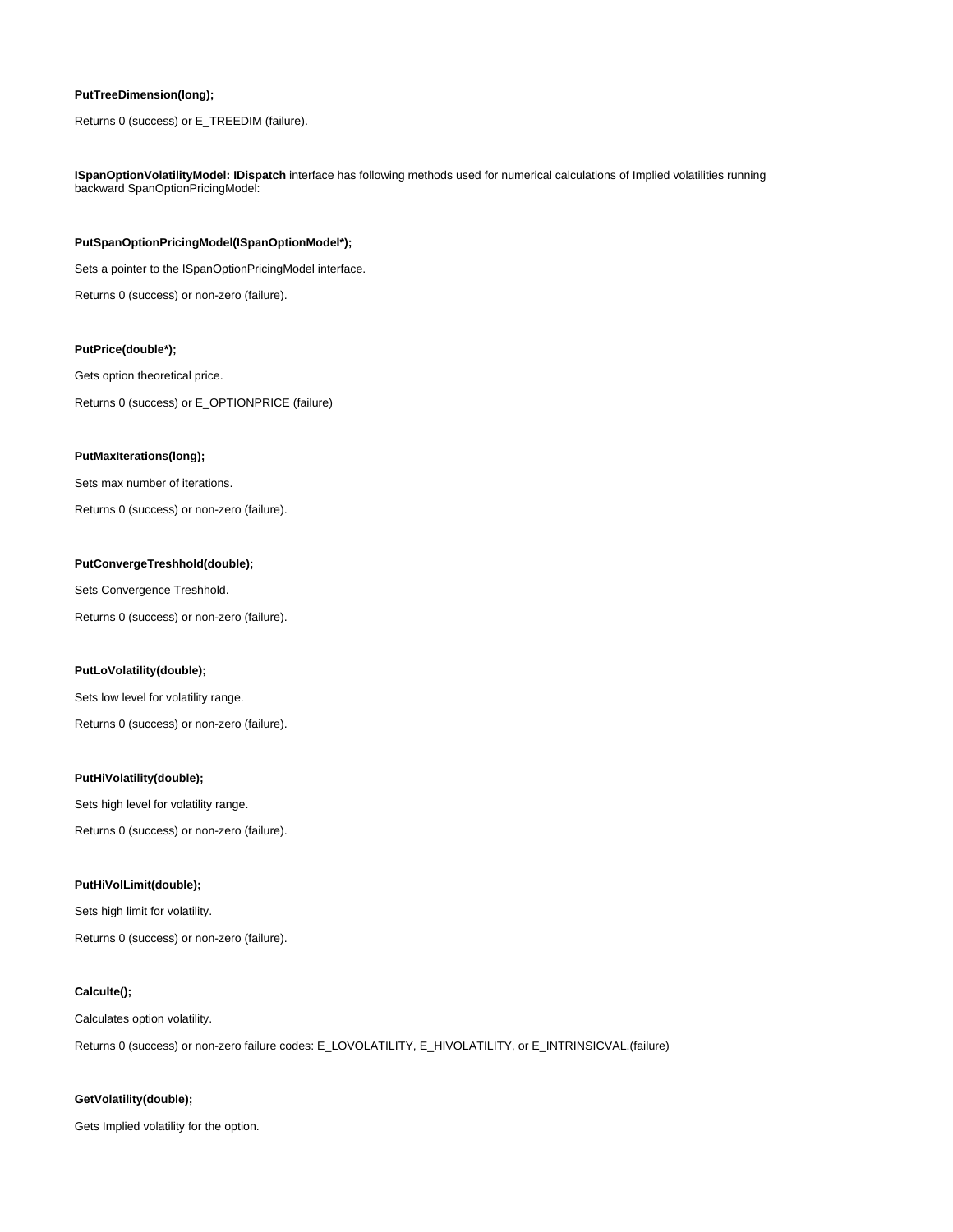Returns 0 (success) or non-zero (failure).

# **GetModelIterations(long);**

Gets number of iterations.

Returns 0 (success) or non-zero (failure).

# **ISpanNormalProbability: IDispatch** interface has following methods

## **PutProbabilityEventValue(double);**

Sets probability event Value.

Returns 0 (success) or non-zero (failure).

# **Calculate();**

Calculates normal cumulative probability and probability density. Returns 0 (success) or non-zero (failure).

# **GetProbabilityDensity(double\*);**

Gets normal probability density.

Returns 0 (success) or non-zero (failure).

# **GetCumulativeProbability(double\*);**

Gets normal cumulative probability.

Returns 0 (success) or non-zero (failure).

# **Calculation Status** is represented by an HRESULT generic return code

| Code Name            | Code Value | Description                                                                                     |
|----------------------|------------|-------------------------------------------------------------------------------------------------|
| S_OK                 | 0x00000000 | Operation succesfull                                                                            |
| S NOTCONVERGE<br>low | 0x0000020B | Operation succesfull but did not converge because Max Iterations or Conversion treshhold is too |
| E_NOTIMPL            | 0x80004001 | Not Imlemented                                                                                  |
| E_INVALIDARG         | 0x80070257 | One or more arguments are invalid                                                               |
| E_FAIL               | 0x80040005 | Unspecified failure                                                                             |
| E OUTOFMEMORY        | 0x8007000E | Failed to allocate necessary memory                                                             |
| E_UNDERPICE          | 0x80040201 | Underlying Price $< 0$ or (Underlying Price $= 0$ and Time to Expiration $= 0$ )                |
| <b>E STRIKEPRICE</b> | 0x80040202 | Strike Price $< 0$ or (Strike Price = 0 and Time to Expiration = 0)                             |
| E_TIMETOEXPIR        | 0x80040203 | Time to Expiration $< 0$                                                                        |
| E RISKFREERATE       | 0x80040204 | Risk free Rate $< 0$                                                                            |
| E DIVYIELD           | 0x80040205 | Dividend Yield $< 0$                                                                            |
| E VOLATILITY         | 0x80040206 | Volatility $< 0$                                                                                |
| E TREEDIM            | 0x8004020C | number of time intervals on the binomial tree is $\leq 0$ .                                     |
| E OPTIONPRICE        | 0x80040207 | Option Price $\leq 0$                                                                           |